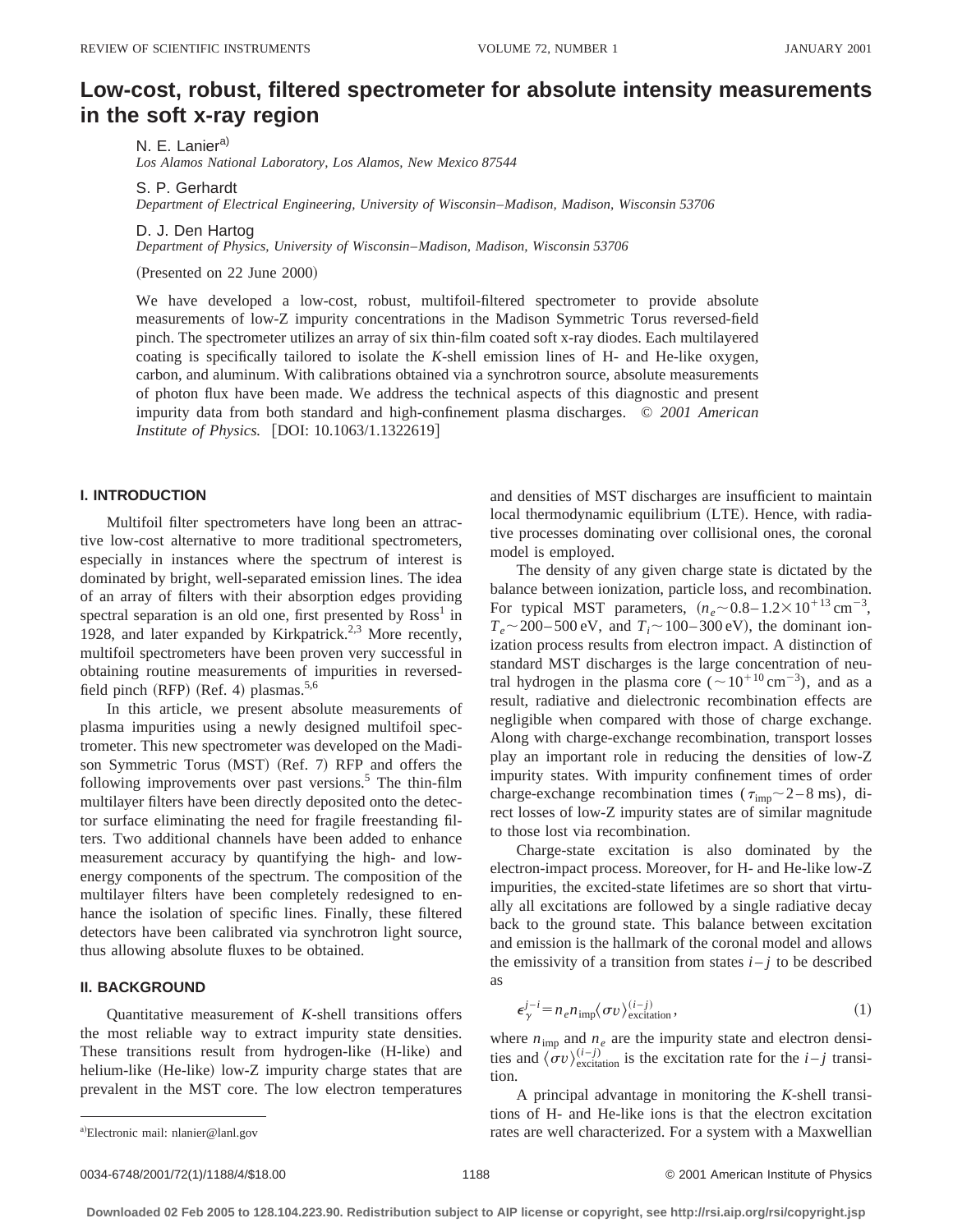TABLE I. Composition of the six multilayer filters, principal absorption edge employed, and the primary region of interest.

| Filter         | Composition                                               | Principal<br>absorption edge | Principal band<br>of interest |
|----------------|-----------------------------------------------------------|------------------------------|-------------------------------|
| 1              | 1.0 $\mu$ m Al, 6.0 $\mu$ m Mylar <sup>a</sup>            | None                         | $<$ 12 Å                      |
| $\overline{2}$ | 4500 Å Fe, 5000 Å Al                                      | $17.5 \text{ Å}$             | $18-19$ Å                     |
| 3              | 5000 Å Mn, 4000 Å Al                                      | $19.5 \text{ Å}$             | $20 - 23$ Å                   |
| $\overline{4}$ | 5000 Å V, 5000 Å Al                                       | $24.3 \text{ Å}$             | $25-35$ Å                     |
| 5              | $1 \mu m$ CaF, 2500 Å Ag<br>$2000 \text{ Å}$ Al           | $36.0 \text{ Å}$             | $37-43$ Å                     |
| 6              | 7.5 $\mu$ m polyimide <sup>a</sup><br>$1000 \text{ Å}$ Al | $43.7 \text{ Å}$             | $>45$ Å                       |

<sup>a</sup>Mylar and polyimide are freestanding.

temperature distribution, these rates are reported by  $Mewe<sup>8</sup>$ and should be accurate to within 30%–50%. Therefore, by measuring electron density  $(n_e)$ , temperature  $(T_e)$ , and photon emission from a well-characterized transition  $(\epsilon^{i-j}_{\gamma})$ , Eq. (1) can be used to extract the impurity-state density  $(n_{\text{imp}})$ .

#### **III. DIAGNOSTIC DESIGN THEORY**

It is believed that the region between 5 and 50 Å is dominated by line emission and the spectrum can be approximated by a collection of delta functions with differing amplitudes, each representing a narrow band of emission. The filters of the spectrometer are designed to isolate the bands outlined in Table I. If we make this assumption, then the current measured in each diode can be approximated as a linear combination of the products of band emission and filter transmission. In other words, the measured diode current is

$$
I_k = \sum_{i=1}^n \eta(\lambda_i) T_k(\lambda_i) \epsilon_i(\lambda_i) \delta(\lambda - \lambda_i), \qquad (2)
$$

where  $T_k(\lambda)$  is the filter transmission of the *k*th diode,  $\epsilon(\lambda)$ is the band emissivity at wavelength  $\lambda$ , and  $\eta(\lambda)$  is the photon conversion efficiency. For these wavelengths, the diodes are virtually 100% efficient, meaning the number of electrons per photon of wavelength  $\lambda$  is

$$
\eta(\text{electrons}) = 3417/\lambda(\text{Å}).\tag{3}
$$

The ultimate goal of the multifoil spectrometer is to obtain the emissivity  $\lceil \epsilon(\lambda) \rceil$ . A closer inspection of Eq. (2) shows that the diode current  $(I)$  is just a matrix and can be written as

$$
I = TR,\tag{4}
$$

where we have defined  $R = \eta(\lambda) \epsilon(\lambda)$ . By inverting the filter transmission matrix  $(T)$ , we can directly solve for  $R$  and extract  $\epsilon$  as follows:

$$
\epsilon(\lambda) = \frac{[T^{-1}(\lambda)I]}{\eta(\lambda)}.
$$
\n(5)



FIG. 1. Overview of the multifoil spectrometer layout. The inset displays the AXUV diode, the spectrometer's principal component.

With the simultaneous measurements from the six-diode array, the emission amplitudes of the six principal bands that dominate the spectrum can be extracted.

#### **IV. DIAGNOSTIC**

The multifoil spectrometer consists of six, tightly packed, soft x-ray photodiodes (Fig. 1). Collimators are used to control light levels and assure that each channel is viewing a similar chord through the plasma. Each diode is coated with an individual thin-film multilayer absorption filter, specifically designed to isolate a narrow band in the XUV region.

The multilayer filter characteristics are outlined in Fig. 2 and Table I. The principal concept in designing a thin-film multilayer filter is to properly choose materials that have natural absorption edges in the region of interest. To isolate the O VII ( $\sim$  18.6 Å for  $1s^2 - 1s3p$ , and  $\sim$  21.3 Å for  $1s^2 - 1s2p$  and O VIII ( $\sim$  18.9 Å) emission, we use iron, manganese, and vanadium, which have absorption edges at 17.5, 19.5, and 24.3 Å, respectively. To separate the C V  $({\sim 40 \text{ Å}})$  and C VI  $({\sim 33 \text{ Å}})$  impurity states, the fluorine edge at 36 Å is used. The freestanding polyimide  $(C_{22}H_{10}N_2O_5)$  filter has a very strong carbon edge at  $\sim$  43.7 Å, which isolates C V from the lower-energy emissions of B IV. The first filter is designed to pass the high-energy com-



FIG. 2. Filter transmissions between 10 and 50 Å.

**Downloaded 02 Feb 2005 to 128.104.223.90. Redistribution subject to AIP license or copyright, see http://rsi.aip.org/rsi/copyright.jsp**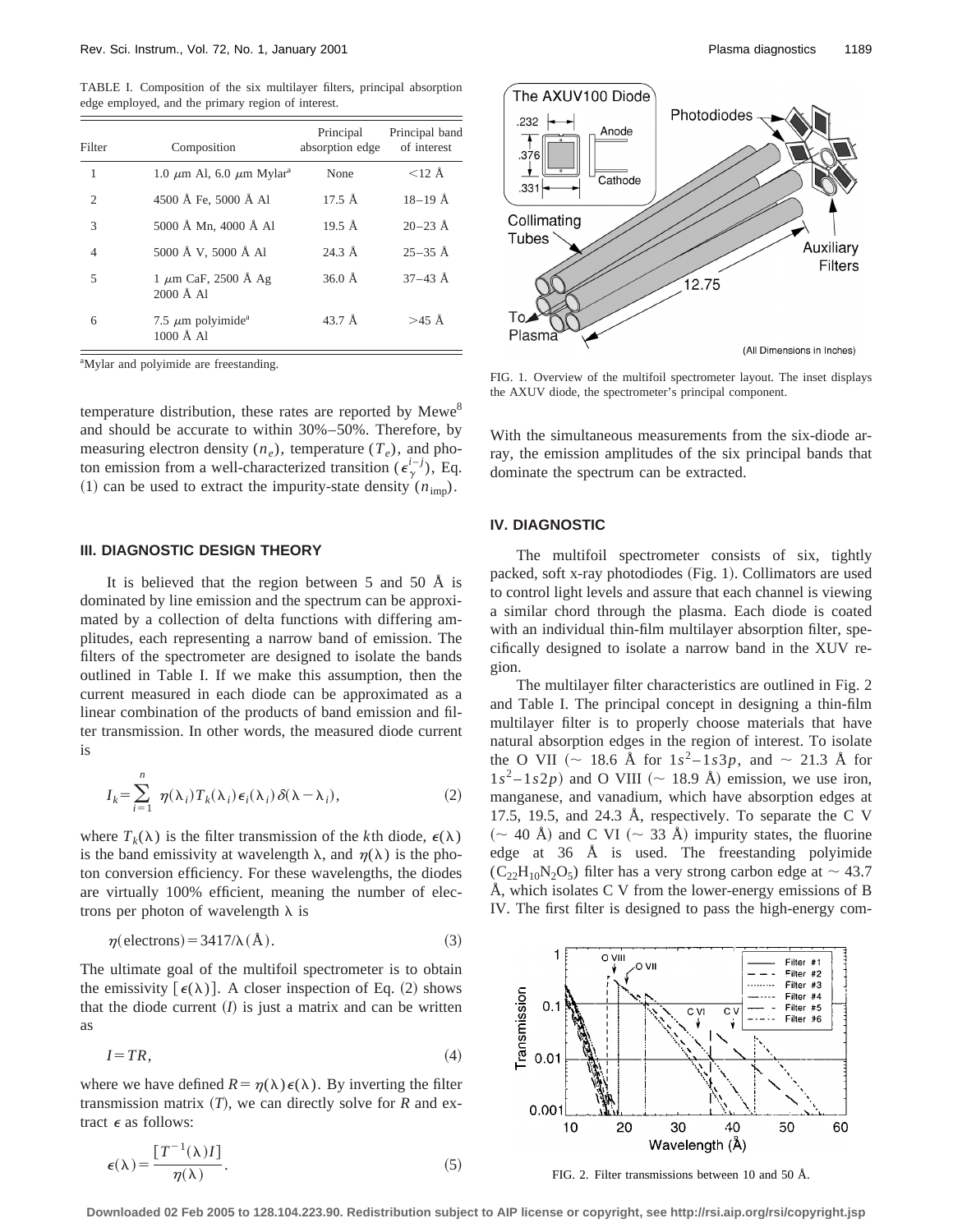

FIG. 3. (a) Plasma current, (b) average toroidal magnetic field and toroidal field measured at the wall, (c) line-averaged electron density measured through a central chord, and (d) the line-averaged  $H_a$  excitation rate (proportional to neutral particle density) for a typical high-current plasma discharge.

ponents ( $\lambda$ <15 Å). Here, a freestanding Mylar (C<sub>10</sub>H<sub>8</sub>O<sub>4</sub>) filter is used to attenuate wavelengths above 50  $\AA$  where the 1  $\mu$ m aluminum becomes transparent.

The thin-film filters were designed using the XCAL (Ref. 9) software package. Measurements of their transmission properties were conducted at the National Synchrotron Light source at Brookhaven National Laboratory. The results of these measurements $10$  indicate that the transmission characteristics were within the theoretical predictions obtained from XCAL.

The focal point of the six-channel diode array is the  $AXUV-100$  (Ref. 11) silicon detector (inset in Fig. 1). The diode has an active area of 1  $\text{cm}^2$  and is virtually 100% efficient for photons above 10 eV. The large active area makes it ideal for situations where low-light levels are an issue. However, this comes at the expense of a large junction capacitance  $(C_i)$ , which can dramatically reduce the time response of the detector. With the goal of measuring equilibrium impurity behavior, high speed was not required, and the system was designed to resolve fluctuations up to 40 kHz.

# **V. EXPERIMENTAL RESULTS**

At its inception, the multifoil spectrometer was designed to enhance the robustness and emission-line isolation of its predecessor.<sup>5</sup> While the effectiveness of the new filters to isolate emissions from O VII and O VIII has surpassed expectation, measurements of C V and C VI are greatly hindered by the larger than expected nitrogen concentration. This rise in nitrogen concentration is attributed to recent diagnostic additions that have increased the amount of plasmafacing boron nitride, often employed as heat shielding. Moreover, the concentration of aluminum, arising from MST's close fitting, conducting, aluminum shell had never been measured.

We start by applying the multifoil spectrometer to a typical high-current discharge, the parameters of which are displayed in Fig. 3. Focusing on the oxygen measurement, Fig.  $4(a)$  shows the measured emission of the 18–19 and 20–23 Å bands. Although the  $18 \text{ Å}$  band consists of emission from both O III  $(1s-2p)$  and O VII  $(1s^2-1s^2p)$ , the ratio of O VII ( $1s^2 - 1s3p$ ) to O VII ( $1s^2 - 1s2p$ ) varies slowly with electron temperature, and since the 20 Å band results almost exclusively from O VII  $(1s^2 - 1s2p)$ , the relative emission of each state can be decoupled [Fig.  $4(b)$ ]. Aided by the fact that the electron temperature and density profiles are very flat



FIG. 4. Measured (a) emission from the  $18-19$  and  $20-23$  Å energy bands, (b) line intensities of the principal transitions of O VII and O VIII charge states, and (c) extracted O VII and O VIII charge-state densities.

over the plasma cross section, and assuming we have a Maxwellian temperature distribution, the excitation rates for these transitions can be calculated. $8$  Once the excitation rates are known, we can estimate the chord-averaged densities of the O VII and O VIII charge states. Shown in Fig.  $4(c)$ , we see that at 10 ms, the density of O VIII begins to increase while O VII starts falling, indicating that O VII is burning through. This behavior continues until the sawtooth crash (magnetic relaxation event) cools the plasma and intensifies radial transport, thereby reducing the concentration of the highly ionized charge states.

The carbon information is more difficult to interpret. Unraveling the emissivity of the 25–35 and 37–43 Å channels, presented in Fig. 5, is complicated by both the nitrogen contamination of the  $25-35$  Å region and low photon intensity seen between 37 and 43 Å. Although we cannot specify with a high degree of certainty which impurities are responsible for the emission in the 25–35 Å region, the emission behavior does yield important information. Looking again at the time between 10 and 15 ms, the emission of C V is roughly constant, indicating that this charge state has already burned through and the profile is most likely very hollow. The decrease in emission between 25 and 35 Å indicates that, as in the case for O VII, the impurity responsible for this emission (be it carbon or nitrogen) is also burning through.



FIG. 5. Measured line intensities from C VI (with possible nitrogen con $t$ amination) and  $C$  V.